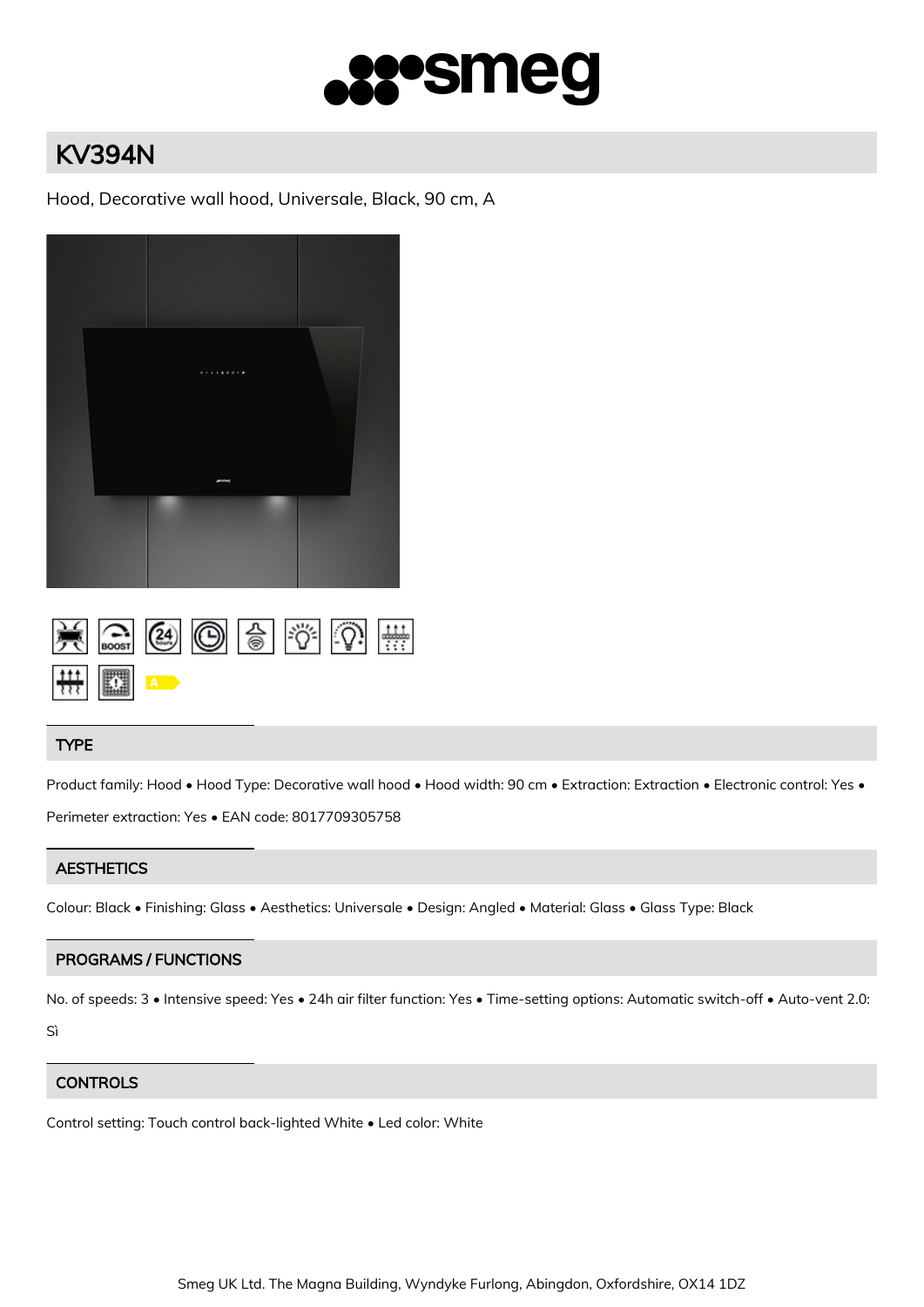### TECHNICAL FEATURES

No. of lights: 2 • Light type: LED • Light Power: 1,1 W • Dimmer mode: Yes • Light color temperature scale (°K): 4000 °K • Free outlet maximum capacity: 730 m<sup>3</sup>/h • Motor power: 230 W • No. of filters: 2 • Anti-grease filters: Aluminium • Charcoal filters included: Yes • Filter replacement indicator: Yes • Minimum distance from GAS hob: 650 mm • Vent outlet: 150 mm • Minimum distance from ELECTRIC hob: 450 mm • Non return valve: Yes

#### PERFORMANCE / ENERGY LABEL

Energy efficicency class (EEC): A • Fluid Dynamic Efficiency class (FDEC): A • Grease Filtering Efficiency Class (GFEC): D • Lighting Efficiency Class (LEC): A • Annual Efficiency Consumption (AEChood): 53 kWh/a • Fluid Dynamic Efficiency (FDE): 31.4 • Lighting Efficiency (LE): 118.5 lux/W • Grease Filtering Efficiency (GFE): 73.8 % • Air flow at minumum speed (Qmin): 285 m<sup>3</sup>/h • Air flow at maximum speed (Qmax): 493 m<sup>3</sup>/h • Air flow at boost speed (Qboost): 729 m<sup>3</sup>/h • Airbourne acouistical A-weighted sound Power Emission at minimum speed (SPEmin): 47 dB(A) · Airborne acoustical A-weighted sound Power Emission at maximum speed (SPEmax): 61 dB(A) • Airbourne acoustical A-weighted sound power emission at boost speed (SPEboost): 69 dB(A) • Power Consumption in Off mode (Po): 0.49 W • Power consumption in stand-by mode (Ps): 0.99 W • Time increase factor (F): 0.9 • Energy Efficiency Index: 51.6 • Measured air flow rate at best efficiency point (Qbep): 397 m<sup>3</sup>/h • Measured air pressure at best efficiency point (Pbep): 443 Pa • Measured electric power input at best efficiency point (Wbep): 155 W • Nominal Power consumption of the light system (WL): 2 W • Average illumination of the light on the cooking surface (Emiddle): 237 lux • Sound power level at highest setting (Lwa): 61 dB(A)

#### ELECTRICAL CONNECTION

Electrical connection rating: 232 W • Voltage: 220-240 V • Frequency (Hz): 50-60 Hz • Power supply cable length: 1500 mm

#### OPTIONAL ACCESSORIES

## SPEED 1

Extraction rate IEC 61591: 285 m<sup>3</sup>/h • Noise level IEC 60704-2-13: 47 dB(A) • Power: 145 W

#### SPEED 2

Extraction rate IEC 61591: 374 m<sup>3</sup>/h • Noise level IEC 60704-2-13: 54 dB(A) • Power: 163 W

#### SPEED 3

Extraction rate IEC 61591: 493 m³/h • Noise level IEC 60704-2-13: 60 dB(A) • Power: 186 W

#### SPEED 4

## INTENSIVE SPEED

Extraction rate (IEC 61591): 729 m<sup>3</sup>/h · Noise level IEC 60704-2-13: 69 dB(A) · Power: 230 W